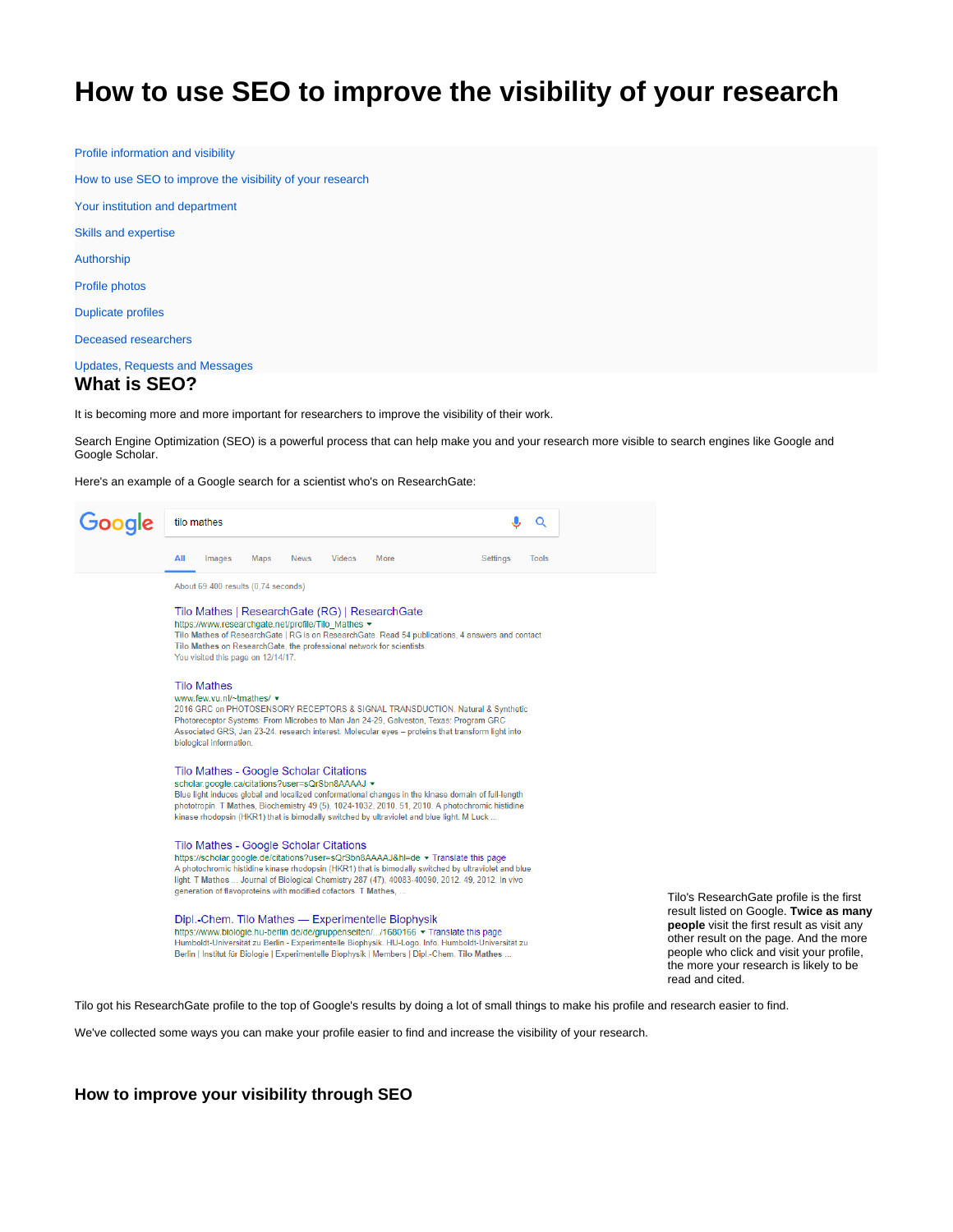The easier it is for other researchers to find and access your research, the more likely your work will be read, cited, and used in future research. The first thing you should do to increase the visibility of your research is add all of it to ResearchGate. This will make it easier for search engines like Google to find your work and list it in their search results.

Here are some additional tips you can follow to help maximize the visibility of you and your research.

### **1. Link to your ResearchGate profile on other websites**

Adding links to your profile and publications on sites outside of ResearchGate is by far the best way to improve your visibility to search engines. People who add links to their profiles on other websites can get up to **5 times more publication reads**.

Here's an example of a link to a ResearchGate profile on a scientist's personal website:



You can add links to your profile to your personal blog, institution or department page, or lab website. To find out how, contact your website administrator.

#### **2. Add a profile photo**

If you don't already have one, adding a photo of yourself to your profile is a simple and effective way to improve your visibility.

Profiles with photos get up to **3 times more views** than those without. And publications on profiles with photos get **50% more reads**.

Here's how to add a photo to your profile:

- 1. Go to your [profile](https://www.researchgate.net/go.Profile.html?pli=1)
- 2. Click on your current profile picture at the top left of your profile page
- 3. Click the **Upload new photo** button to upload an existing photo, or the **Take photo** button to take a new photo
- 4. Crop your photo as desired and click **Save** to confirm your changes.

For more help with profile photos, check out [this page](https://explore.researchgate.net/display/support/Profile+photos) in the help center.

## **3. Complete your profile**

We've found that the more complete a profile is, the more likely it will appear in search results. This helps people find you and your research.